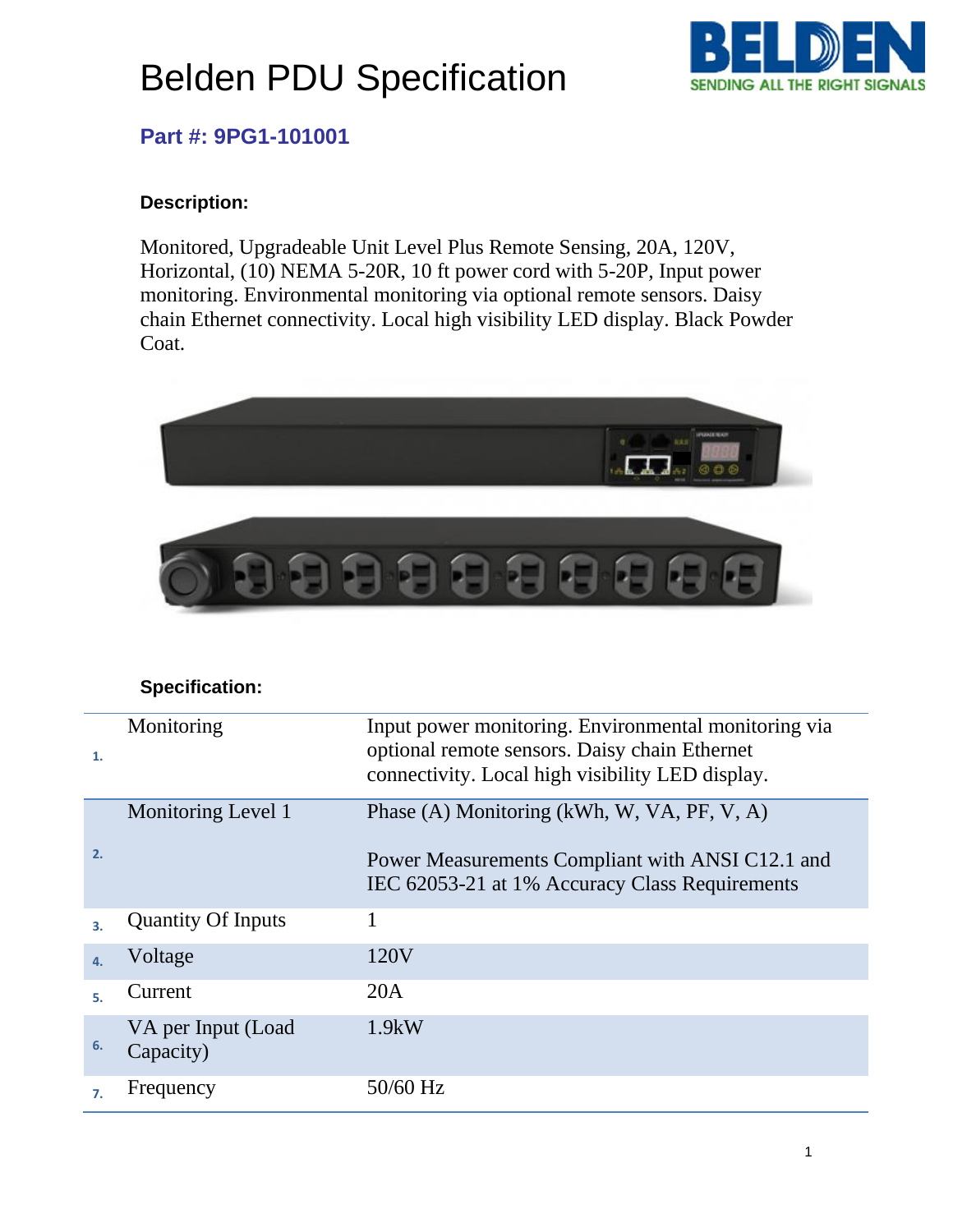# Belden PDU Specification



### **Part #: 9PG1-101001**

| 8.  | <b>Over Current Protection</b>                                                 | None                                                                                                                            |
|-----|--------------------------------------------------------------------------------|---------------------------------------------------------------------------------------------------------------------------------|
| 9.  | Switch                                                                         | N <sub>0</sub>                                                                                                                  |
| 10. | Scrolling / Rotatable<br>Digital Display                                       | Yes                                                                                                                             |
| 11. | <b>Power Cable Wire Gauge</b>                                                  | 12/3                                                                                                                            |
| 12. | <b>Power Cable Length</b>                                                      | 10ft                                                                                                                            |
| 13. | <b>Power Entry Location</b>                                                    | Left Rear                                                                                                                       |
| 14. | Plug Type                                                                      | NEMA 5-20P                                                                                                                      |
| 15. | Receptacle/Socket Type<br>#1                                                   | NEMA 5-20R                                                                                                                      |
| 16. | Quantity on Rear #1                                                            | 10                                                                                                                              |
| 17. | Style $#1$                                                                     | Duplex                                                                                                                          |
| 18. | Voltage per<br>Receptacle/Socket #1                                            | 120V                                                                                                                            |
| 19. | Internal RMS Voltage<br>Sensor                                                 | Yes                                                                                                                             |
| 20. | <b>Internal RMS Current</b><br>Sensor                                          | Yes                                                                                                                             |
| 21. | <b>Network Connection</b>                                                      | Dual 10/100Mbps Ethernet                                                                                                        |
| 22. | <b>Network Protocols</b><br><b>Supported and Data</b><br><b>Access Formats</b> | HTTP, HTTPS (TLS 1.2), SMTP, SMTPS (TLS 1.2),<br>ICMP, DHCP, IPv4, IPv6, Syslog, SNMP v1/v2c/v3,<br><b>JSON, JSON API, RSTP</b> |
| 23. | <b>IP Reset Button</b>                                                         | Yes                                                                                                                             |
| 24. | <b>Hard Reboot Button</b>                                                      | Yes                                                                                                                             |
| 25. | <b>Remote Sensor RJ</b><br><b>Connection Jacks</b>                             | 1 (Supports 4 Sensors)                                                                                                          |
| 26. | <b>Continuous Operating</b><br><b>Temperature Range</b>                        | Full nameplate operation: 10-45C / 50-113F                                                                                      |
| 27. | <b>Continuous Operating</b>                                                    | 50% derated operation: 45-60C / 113-140F (See product                                                                           |